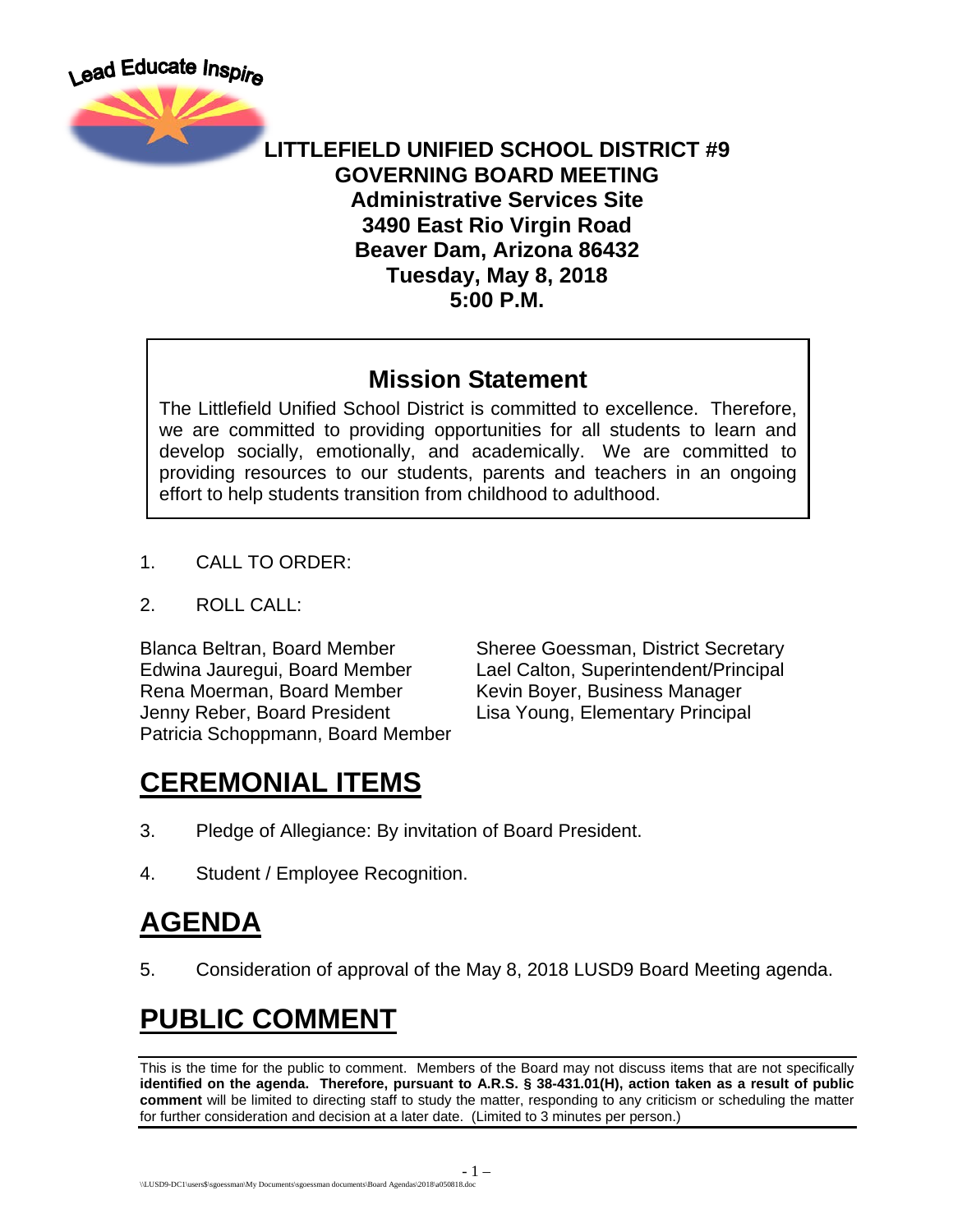**Lead Educate Inspire** 

6. Public Comment.

### **INFORMATION AND DISCUSSION:**

- 7. Student Council Report
- 8. Mr. Boyer, Business Manager.
	- a. Student Activity Account Balance.
	- b. Budget Update.
	- c. Food Service Financial.
	- d. Student Membership Update
	- e. Small Schools Transportation Award
	- f. Other
- 9. Mrs. Young, Elementary Principal
	- a. School Update.
	- b. Other
- 10. Mrs. Calton, Superintendent/Principal
	- a. Security System Cameras update
	- b. 18-19 Jr. / Sr. High Schedule
	- c. HS Landscaping
	- d. Drug Dog Demonstration
	- e. Code Green Lock Down Update
	- f. Recognition:
		- i. Gerri Chasko, Director of Eureka Community Initiative Jr. Prom
		- ii. Dave Guimmond Beautification of High School
		- iii. Jennifer Samborsky Beaver Dam Read's PJ Day & Movie popcorn
	- g. Other
- 11. Board Reports.
	- a. Other
- 12. Update on Old Littlefield School.

#### **CONSENT AGENDA**

Approval of Routine Orders of Business. Documentation concerning the matters on the Consent Agenda may be reviewed at the Littlefield Unified School District Office, located at 3490 East Rio Virgin Road, Beaver Dam, Arizona. Any Board Member may request an item be pulled off the agenda for further discussion.

- 13. Consideration of approval of the April 10, 2018 Regular Meeting Minutes and April 16, 2018 Special Meeting Minutes.
- 14. Consideration of approval of Vouchers:
	- a. LUSD9 Payroll Vouchers: 21/1822 and 22/1823.
	- b. LUSD9 Vouchers: 1024.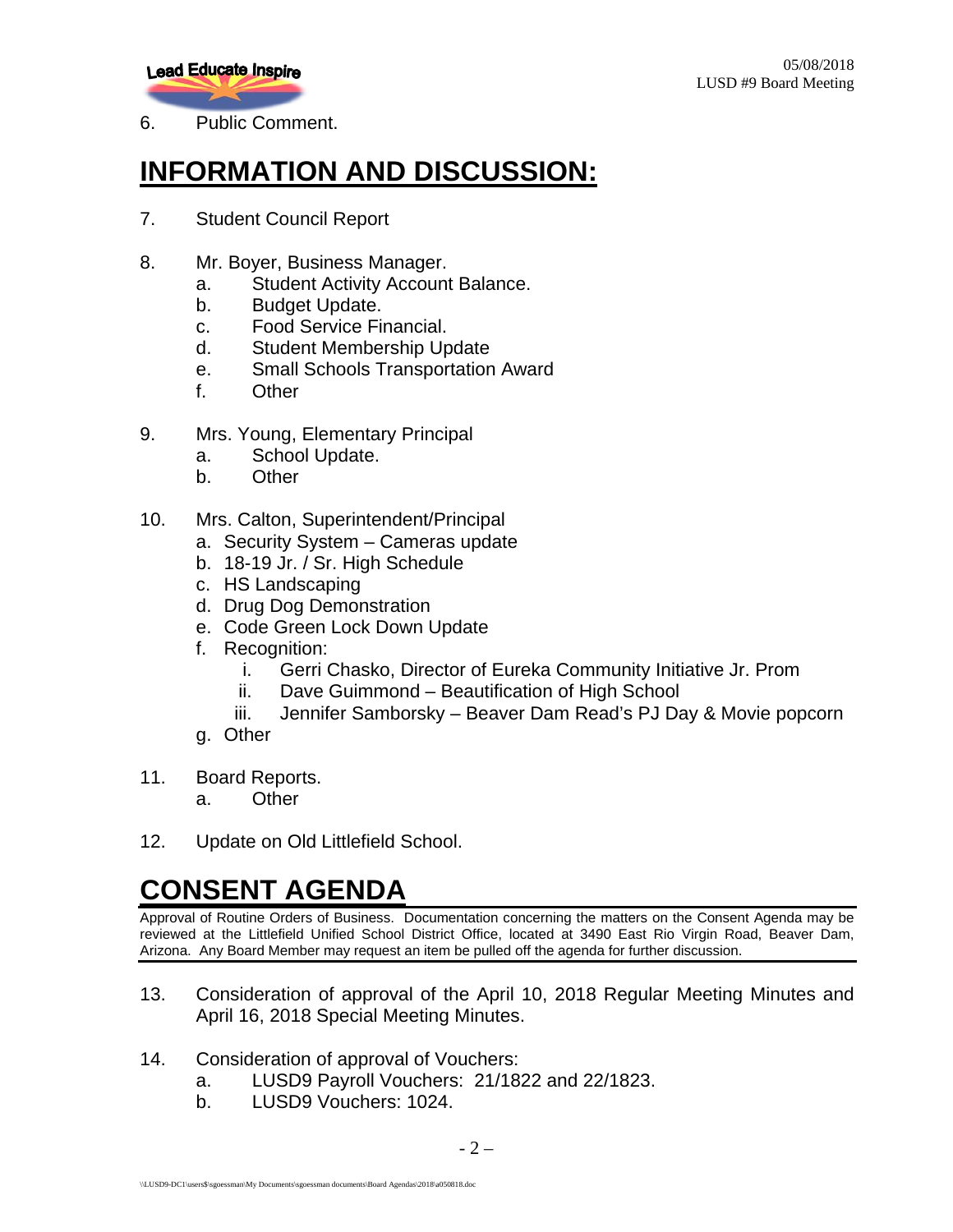

(Members of the public may view the content of the vouchers 24 hours prior to the board meeting in the district office.)

15. Consideration of approval of FY 2018/2019 Classified Personnel as per the attached list, including the following:

| <b>Name</b>               | <b>Position</b>                  | <b>Effective</b><br><b>Date</b> |
|---------------------------|----------------------------------|---------------------------------|
| Avila, Consuelo           | <b>Lead Food Service Worker</b>  | 08/09/2018                      |
| Boutchyard, Deb           | <b>School Aide</b>               | 08/09/2018                      |
| Carillo-Medina, Florencio | <b>Food Service Worker</b>       | 08/09/2018                      |
| Deges, Greg               | Custodian                        | 07/02/2018                      |
| Fourman, Christine        | <b>School Aide</b>               | 08/09/2018                      |
| Francolini, Leslee        | <b>Bus Driver</b>                | 08/09/2018                      |
| Gasparro, Elaine          | <b>School Aide</b>               | 08/09/2018                      |
| Goessman, Sheree          | <b>District Secretary/HR</b>     | 07/02/2018                      |
| Gonzalez, Jaime           | Maintenance Worker               | 07/02/2018                      |
| Guimond, Laura            | <b>Accounting Specialist</b>     | 07/02/2018                      |
| Hoggard, Celia            | <b>School Aide</b>               | 07/30/2018                      |
| Horton, Rosann            | <b>Bus Driver</b>                | 08/09/2018                      |
| Lee, Fabian               | Custodian                        | 07/02/2018                      |
| Martinez, Salud           | <b>Elementary Office Manager</b> | 07/16/2018                      |
| Northington, Barbara      | Jr/Sr High School Office Manager | 07/02/2018                      |
| Patterson, Maria          | <b>Food Service Worker</b>       | 08/09/2018                      |
| Peterson, Mervin          | <b>Bus Driver</b>                | 08/09/2018                      |
| Powell, Cindy             | Custodian                        | 07/02/2018                      |
| Reyes, Jonathan           | <b>School Aide</b>               | 08/09/2018                      |
| Samborsky, Kris           | Maintenance Worker               | 07/02/2018                      |
| Shields, Joanne           | <b>School Aide</b>               | 08/09/2018                      |
| Stathos, Nick             | <b>Bus Driver</b>                | 08/09/2018                      |
| Tsinnijinnie, Beverly     | <b>Bus Driver/Trainer</b>        | 08/09/2018                      |
| Zarate, Isela             | <b>School Aide</b>               | 08/09/2018                      |

- 16. Consideration of approval of FY 2018/2019 Administrative Personnel Contracts as per the attached list, including the following:
	- a. Lisa Young, Elementary Principal.
	- b. Kevin Boyer, Business Manager.
- 17. Consideration of approval of FY 2018/2019 Director Personnel Contracts as per the attached list, including the following:
	- a. David Guimond, Director of Facilities & Maintenance.
	- b. Susan Burch, Director of Food Services.

## **ACTION ITEMS AND/OR DISCUSSION**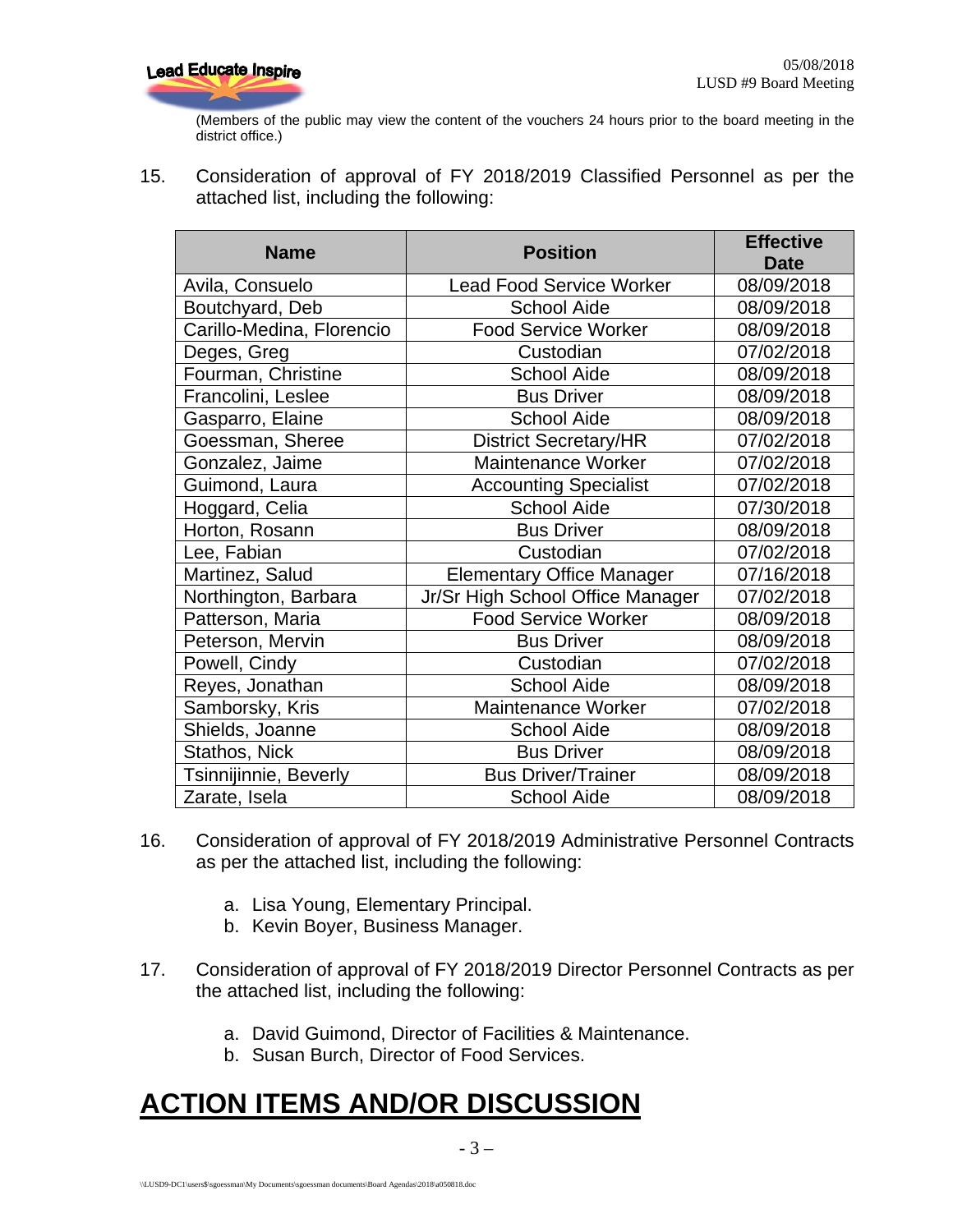

- 18. Consideration of approval of a parent request to enroll her child, who does not meet the entrance age by September 1<sup>st</sup>, in Kindergarten for FY 2018/2019.
- 19. Presentation and approval of FY 2016/2017 Audited Financial Statements.
- 20. Consideration of approval of Superintendent/Secondary Principal contract for Darlene McCauley for FY 2018-2019. \*The Board may vote to discuss this item in Executive Session pursuant to ARS § 38-431.03 (A)(1).

#### **EXECUTIVE SESSION**

- A. Call to Order
- B. Confidentiality Statement: All persons present are hereby reminded that it is unlawful to disclose or otherwise divulge to any person who is not now present, other than a current member of the Board, anything that has transpired or has been discussed during this executive session. To do so is a violation of ARS 38-431.03 unless pursuant to a specific statutory exception.
- C. The Governing Board may recess into executive session pursuant to A.R.S. Section 38-431.03(A)(3) and (A)(4) for the purpose of receiving advice from and providing direction to the attorney for the public body regarding superintendent contract beginning in the 18-19 school year.

#### RECONVENE REGULAR MEETING

- 21. Discussion and possible action regarding District Health Insurance Contribution cap for FY 2018/2019.
- 22. Consideration of approval of an increase to the paid price for school breakfast and lunch by \$0.10 for school year 2018-2019. Current prices are Breakfast: Student \$1.70 & Adult: \$2.20. Lunch: Student \$2.70 & Adult \$3.70. Proposed prices are Breakfast: Student \$1.80 & Adult: \$2.30. Lunch: Student \$2.80 & Adult \$3.80.
- 23. Consideration of approval of 2017/2018 Budget Revision per ARS 15-903
- 24. Consideration of first reading of the Following Policies:
	- a. IKF- Graduation Requirements.
- 25. Consideration of second reading and approval of the Following Policies:
	- a. DKA- Payroll Procedures/Schedules.
	- b. GCCH Professional/Support Staff Bereavement Leave.